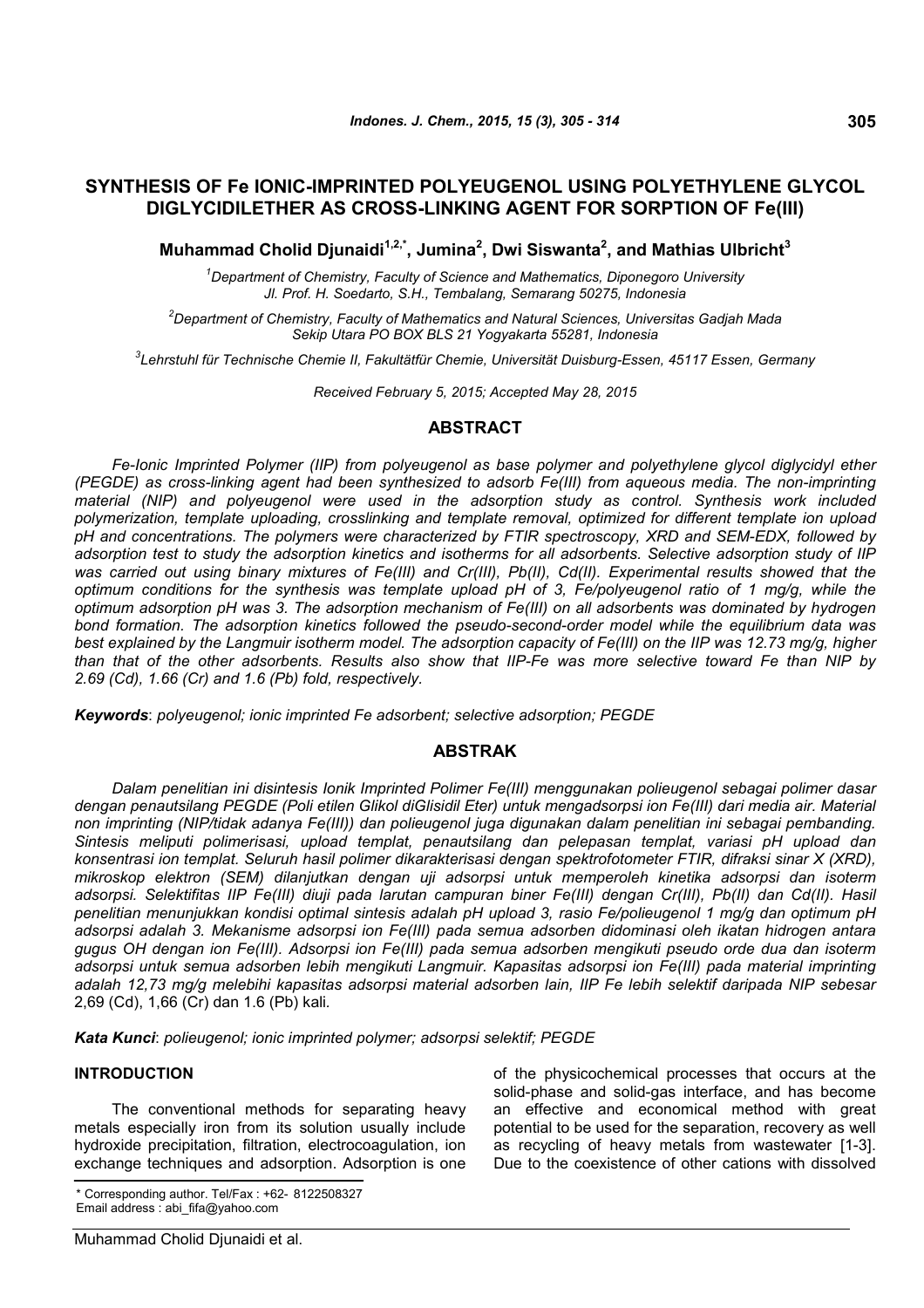Fe(III) in natural water, the separation as well as preconcentration of Fe(III)before its determination needs to be done. Sorption based on sorbents having selectivity towards the target substance becomes very important and interesting. Therefore, it is very important to develop new sorbents that can be used for selective separation of trace amount of Fe(III) in ground water [2-4].

One of the latest techniques developed for the preparation of highly effective adsorbent is selective ion imprinting technique using ionic imprinted polymer (IIP), wherein the host molecule was prepared by consecutive addition and discharge of template molecules or ions. The polymer was then expected to be able to specifically recognize the target molecules or ions for adsorption. Today, heavy metal imprinted adsorbents used for the separation of selective heavy metal have attracted more attention, one of which is for the separation of Fe(III) [2- 4]. The development of inexpensive adsorbent with high adsorption capacity had been the main goal of many studies. One interesting study is the use of biomaterials as adsorbent for heavy metal waste [5-6]. Biomaterials are very important because it is cheap, biodegradable and also biocompatible. They can be prepared from a number of different agricultural waste, corn husk, bagasse, rice husk, lignin, microbial biomass, chitosan [7-8] and eugenol.

Eugenol is one of native Indonesian natural products and has many functions, including for the separation of metal ions. Some examples are the conversion of eugenol into polyeugeniloxyacetate was used for the separation of heavy metal mixtures by solvent extraction method [9]; and its its conversion into eugenoxy acetate for the separation of Cr(III) using Bulk Liquid Membrane (BLM) method [10]. Eugenol polymer, polyeugenol, has been used as a BLM carrier with the order of Cr(III)»Fe(III)>Ni(II)»Zn>Cd (hard»medium>soft) [11]. In the present paper, we report the use of eugenol polymer chain, polyeugenol, as functional polymers for preparing Fe(III) imprinted adsorbents.

## **EXPERIMENTAL SECTION**

### **Materials**

The materials used in synthesis IIP included Eugenol,  $BF_3O(C_2H_5)_2$  and PEGDE (Polyethyleneglycoldiglycidyl ether) were purchased from SIGMA-Aldrich, while other reagents were purchased from E Merck, Germany: anhydrate  $Na<sub>2</sub>SO<sub>4</sub>$ , fuming HNO<sub>3</sub>, NaOH.Fe(NO<sub>3</sub>)<sub>3</sub>Methanol, chloroform, and demineralized water were purchased from Bratachem. Materials used in adsorption test included HCl 37%,  $Na<sub>2</sub>EDTA$ ,  $Pb(NO<sub>3</sub>)<sub>2</sub>$  standard solution (1000 mg/L),  $Fe(NO<sub>3</sub>)<sub>3</sub>$ , Cd(NO<sub>3</sub>)<sub>2</sub> were purchased from E Merck, Germany.

#### **Instrumentation**

The instruments used to characterization of IIP synthesized in this study were FTIR Spectrophotometer (Shimadzu 8201PC), XRD (Shimadzu XRD-8000), SEM EDX (JSM 6380 LA), and analytical balance (Mettler Tolendo AB54-S), DTA/TGA (BÄHR-Thermoanalyse GmbH - Simultaneous Thermal Analyzer STA 503), while the instruments used to analyze adsorption test was Atomic Absorption Spectrophotometer (Perkin Elmer).

### **Procedure**

### *Synthesis of polymers*

**Polyeugenol.** Eugenol (5.8 g) was put in a 3-neck flask, then 0.25 mL of boron trifluoride diethyl ether,  $BF<sub>3</sub>O(C<sub>2</sub>H<sub>5</sub>)$ , was added as catalyst. The addition was done 4 times every hour while stirring with magnetic stirrer at room temperature. The occurrence of a reaction can be characterized by the color change of the solution into red. After the last addition of the catalyst, the polymerization was allowed to continue up to 12-16 h, after which 1 mL of methanol was added to stop the reaction. The gel produced was dissolved in chloroform and put into a separating funnel and then washed repeatedly with distilled water until neutral. The organic layer was transferred into a 50 mL erlenmeyer flask and added with anhydrous  $Na<sub>2</sub>SO<sub>4</sub>$ . The liquid was separated by decantation. Afterwards, the solvent was evaporated in rotary evaporator at 40 °C. The residue obtained was further dried in the desiccator, and was subsequently weighed and characterized using FT-IR.

### *Synthesis of IIP-Fe(III)*

Polyeugenol (0.5 g) was stirred with (Fe(III) solution with different concentrations for 24 h. The product was filtered with a filter paper and subsequently air dried at room temperature. Polyeugenol-Fe(III) produced from this process (0.3 g) was then crosslinked using PEGDE as the crosslinker with a mole ratio of 1:1 by heating for 15 min at 80-90 °C with 20 mL 1 M NaOH as catalyst. The product was then neutralized and dried at 115 °C in an oven for 6 h. The 0.2 gresin produced was further treated with 10 mL of eluent for several hours to release the Fe(III) ions and form the final product of IIP-Fe(III) adsorbent.

The performance of IIP synthesized for the adsorption of Fe(III) was optimized for two variables: the concentration as well as the upload pH of the template ions, whereas the following variables were kept constant: 50 mg adsorbent weight, 10 mL of the adsorbate solution, 10 mL of 50 mg/L Fe(III) for use in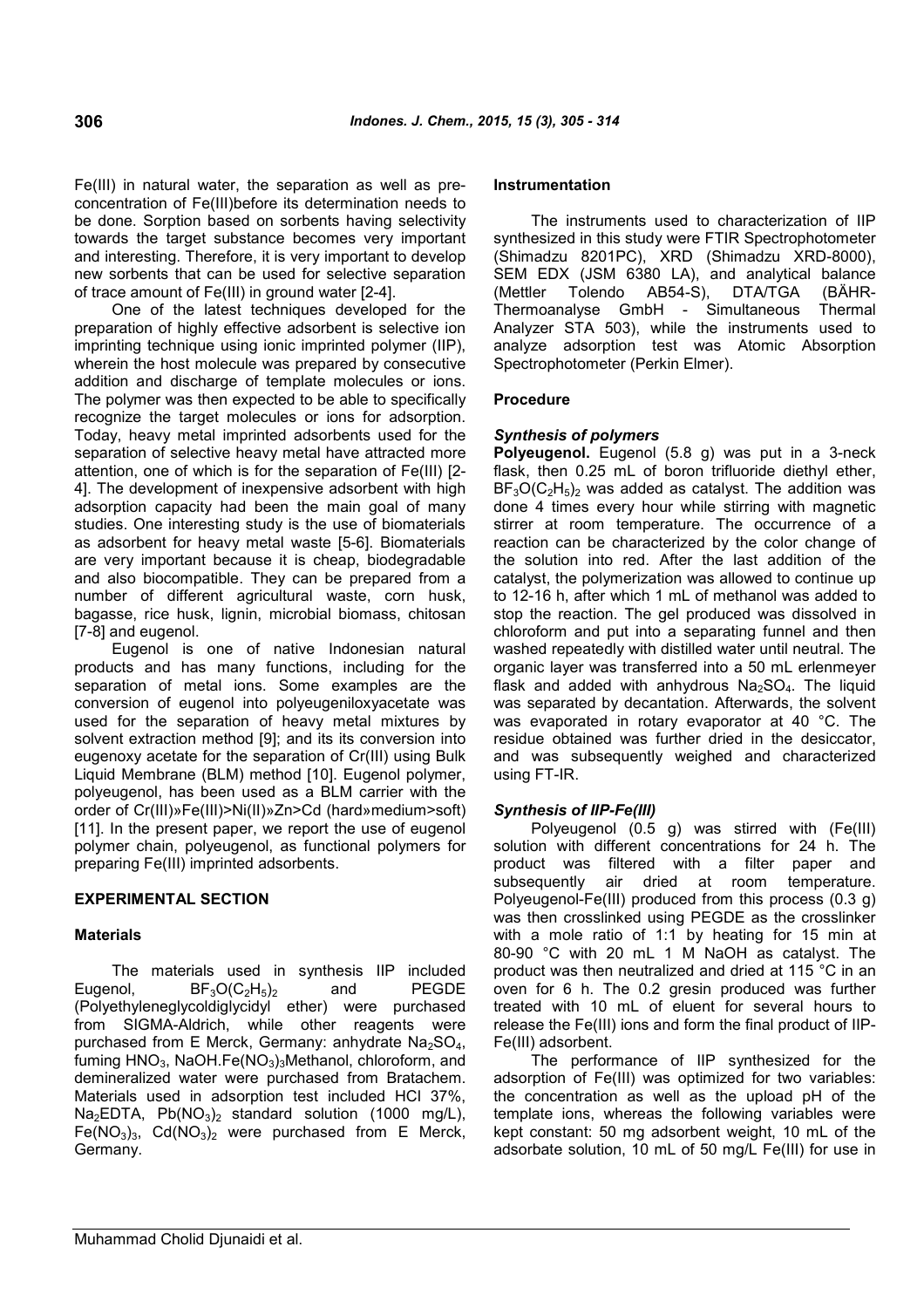the adsorption test, 22 mesh particle size, template removal using 1 M  $HNO<sub>3</sub>$  for 24 h, and crosslinker PEGDE/Fe(III) mole ratio of 1/1.

**Variation of pH for template upload.** To investigate the effects of pH during template upload, the following experimental conditions were used for adsorption: template ion concentration of 100 mg/L, pH was adiusted to 1-4 by adding  $HNO<sub>3</sub>$  and NaOH.

**Variation of template ion concentrations.** To study the effects of template ion concentration on IIP-Fe(III), adsorption experiments using Fe(III) solution were carried for IIP prepared by different initial concentrations of template: 25, 50, 100, 150, 200 and 300 mg/L. The experiments were carried out at  $pH$  3 using 1 M HNO<sub>3</sub> as eluent.

### *Synthesis NIP*

NIP was synthesized using the same procedure as the IIP, but without using Fe(III) at the beginning. NIP was synthesized and used in the adsorption experiments as control.

## *Synthesis NIP-HNO<sup>3</sup>*

The procedure for preparing  $NIP-HNO<sub>3</sub>$  was similar to that used to prepare NIP, however, at the end of the procedure, the polymer was soaked in 1 M  $HNO<sub>3</sub>$ . NIP- $HNO<sub>3</sub>$  was synthesized as the closest control (closest blank), and since IIP was synthesized using strong acid  $(HNO<sub>3</sub> 1 M)$ , NIP should also be exposed to acid.

**Characterization**. Characterization of IIP, NIP and also  $NIP$  HNO<sub>3</sub> adsorbents was done using FTIR, SEM, TGA/DTA.

**Adsorption experiment.** The adsorption properties studies were carried out using a batch method at the desired pH 1-4 for all of adsorbents, polyeugenol, IIP Fe, NIP and NIP  $HNO<sub>3</sub>$  of 50 mg was contacted with 10 mL of 50 mg/L Fe(III) solution for 24 h at a constant speed. The mixture was filtered with a fine filter paper and the concentration of Fe(III) in the filtrate was analyzed using Atomic Absorption Spectrometer (AAS). Variation of contact time (0-1440 min) was also done to determine the adsorption kinetics. The experiments were carried out for different Fe(III) concentrations (0-300 ppm) to determine the adsorption isotherms.

**Adsorption mechanism of Fe(III) on adsorbents.** Type of interaction between Fe(III) and the adsorbent was elucidated by performing sequential desorption of adsorbed Fe(III) in water,  $KNO<sub>3</sub>$  (0.1 M),  $HNO<sub>3</sub>$  (0.1 M) and  $0.1$  M Na<sub>2</sub>EDTA, respectively [12].



**Fig 1.** Schematic synthesis IIP Fe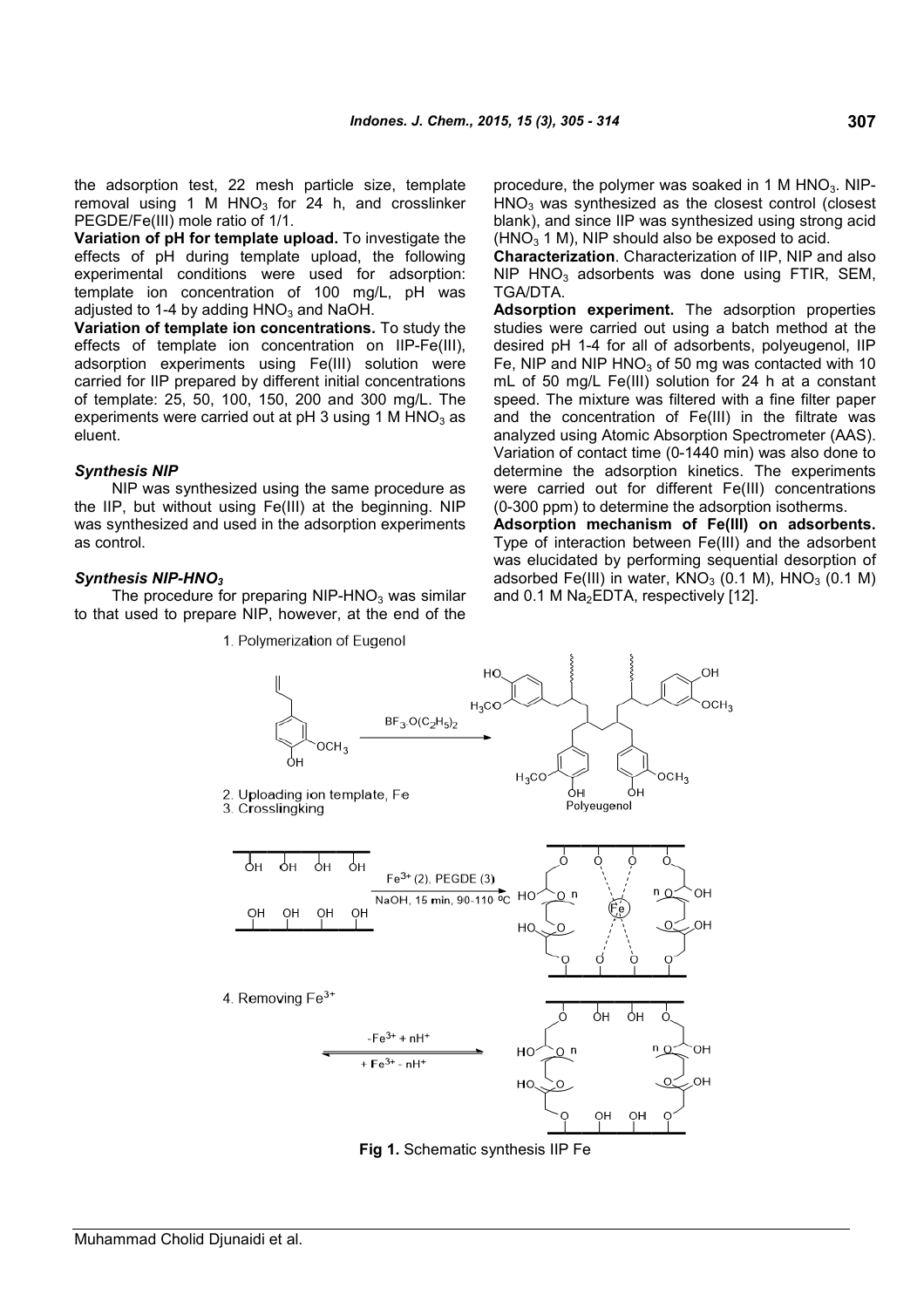

**Fig 2.** FTIR spectra of eugenol, polyeugenol, polyeugenol-Fe, polyeugenol-Fe-PEGDE, IIP, NIP, and NIP-HNO<sup>3</sup>

**Adsorption selectivity test**. The study of adsorption selectivity is carried out by adding 0.05 g of adsorbent into each of 10 mL binary-solutions containing Fe(III)/Cd(II), Fe(III)/Cr(III), Fe(III)/Pb(II) using concentration of 10 mg/L for each ion. The adsorption experiments were carried out with batch system using a magnetic stirrer at pH 3.This study was carried out for both IIP and  $NIP-HNO<sub>3</sub>$ .

### **RESULT AND DISCUSSION**

### **Synthesis IIP Fe**

The synthesis of IIP-Fe comprises of four stages, as can be seen in Fig. 1, starting with the polymerization of eugenol (stage 1). Eugenol was polymerized using  $BF<sub>3</sub>$  diethyl ether as catalyst, and resulted polyeugenol was characterized by FT-IR and NMR. From FTIR spectrum (Fig. 2), it can be seen that the eugenol vinyl group observed at 995.27 and 1635  $cm^{-1}$  of allyl group can no longer be observed in the polyeugenol spectrum.

To determine how many *n* of eugenol molecules exist in the polyeugenol chain, gel permeation chromatography (GPC) analysis was done, which shows that the average Mr of polyeugenol is 1876, or about 11 times the monomer (Mr of eugenol is 164).

The next step was uploading Fe(III) into polyeugenol (stage 2). This was done by uploading Fe(III) into the polyeugenol chain, followed by crosslinking using PEGDE (stage 3) and the release of Fe(III) using  $HNO<sub>3</sub>$  (stage 4). All of these stages can be characterized by IR as shown in Fig. 2. In the Fig. 2, the intensity of the absorption band of -OH in polyeugenol decreased as Fe(III) was loaded (Polyeugenol-Fe) and decreased further when it is "locked" with PEGDE (Polyeugenol-Fe-PEGDE). However, the intensity of this absorption band increased again after Polyeugenol-Fe-PEGDE polymer was discharged of its Fe with acid to produce IIP. The spectrum of IIP is sharper than that of NIP and NIP-HNO3, which demonstrates the role of OH in the IIP.

TGA analysis of polyeugenol, polyeugenol-PEGDE, polyeugenol-PEGDE+acid can be seen in Fig. 3. As shown in Fig. 3, polyeugenol experienced a weight loss of 90%, while polyeugenol-PEGDE (NIP) and polyeugenol-PEGDE+acid (NIP HNO<sub>3</sub>) experienced weight loss of 80%, while IIP almost 100%. At 100 °C, there is a weight loss of about 5% in polyeugenol and polyeugenol-PEGDE+acid due to the release of water [13], the absence of weight loss in the polyeugenol-PEGDE may be due to its solidity. The next weight loss of 60-80% polymer observed at <br>200-400 °C can be correlated to the 200-400 °C can be correlated to the break/depolymerization of the benzene rings present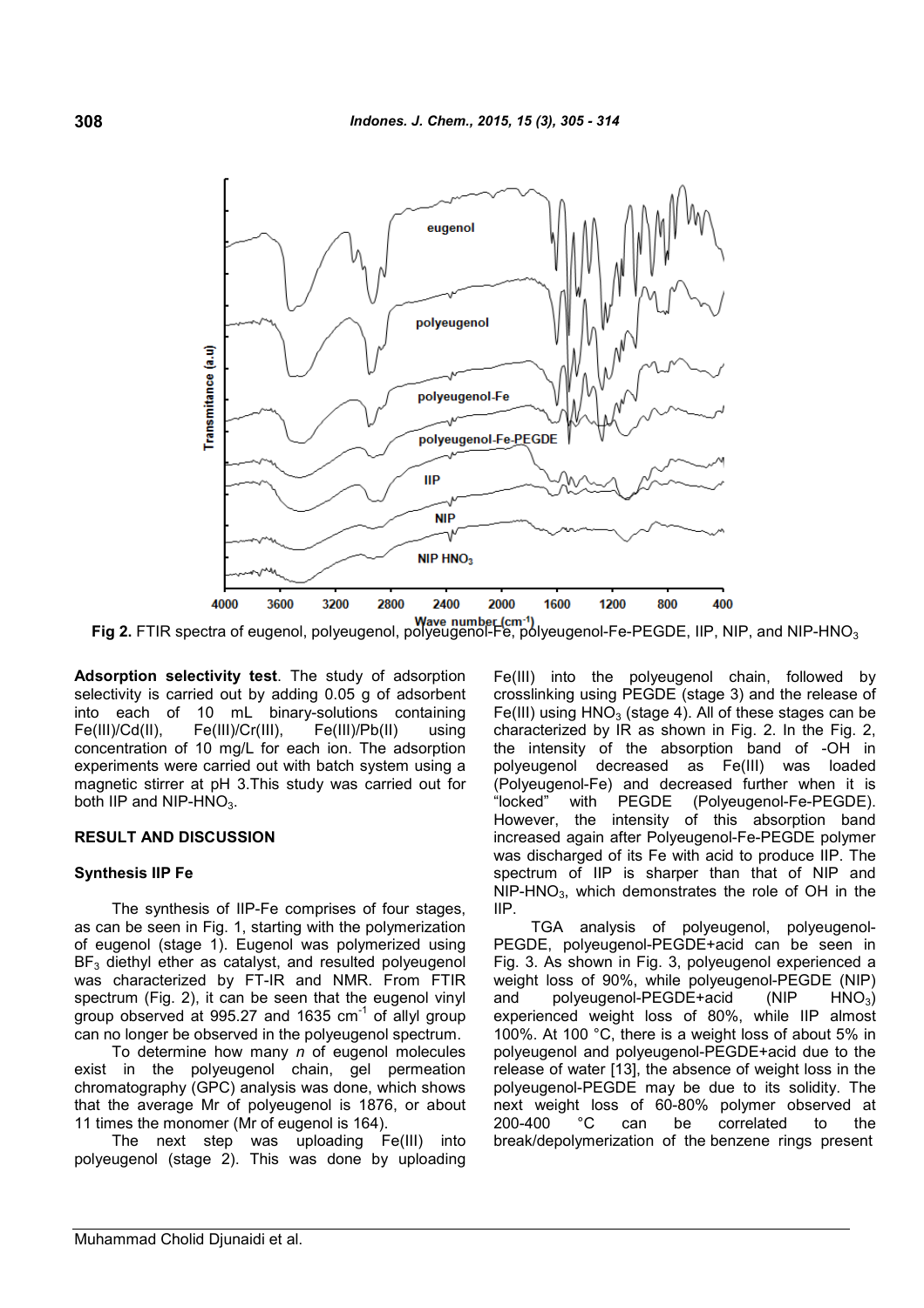

Fig 3.TGA-DTA curves of polyeugenol, polyeugenol-PEGDE (NIP), polyeugenol-PEGDE+acid (NIP HNO<sub>3</sub>) and IIP



**Fig 4.** XRD patterns for polyeugenol, IIP, NIP HNO<sub>3</sub>, and NIP

in the polymer chain. Next step weight change are5% (polyeugenol) and 11% (poly-PEGDE and poly-PEGDE+acid). This change might be associated with the loss of  $-CO$  and  $-CCH<sub>3</sub>$ . The smaller weight lost for polyeugenols compared to that of poly-PEGDE and poly-PEGDE+acid is due to fewer numbers of both groups in polyeugenol. From DTA analysis in Fig. 3, it can be seen that the three polymers have the same characteristics in that their degradations occurred as exothermic processes. Polyeugenol that was crosslinked by PEGDE

has higher degradation temperature than polyeugenol because they are more chemical stabile than polyeugenol.

IIP initially showed a similar phenomenon, wherein the weight loss at temperature range of 60-100 degrees occurred due to the loss of water, and at 200-400 degrees due to depolymerization of benzene rings. The deviation in the degradation pattern occurred at the temperature range of 400-500, which shows final weight loss as no further weight loss was observed after that. It is possible that the simultaneous degradation of remaining polyeugenol chain happened due to the imprinting process which produced many cavities inside the adsorbent. Hence, up to the temperature of 500 degrees, there were almost no compounds that are not degraded. This is in contrast with other polymers (polyeugenol 10%, NIP and NIP  $HNO<sub>3</sub>$  15%). The result is confirmed by the DTA data, displaying exothermic reactions at the temperature of 400 and 500 degrees which indicate rapid degradation due to the cavity simultaneously generated during the imprinting process.

Fig. 4 shows the result of XRD analysis of polyeugenol,  $IIP$ ,  $NIP-HNO<sub>3</sub>$  and  $NIP$ . Polyeugenol has better crystallinity than the IIP, NIP and NIP-HNO<sub>3</sub>. Fig. 5 also shows that crosslinking with PEGDE seems to reduce the crystallinity of polyeugenol. The peak at 12.4° for polyeugenol shifted to lower range of 9.3°,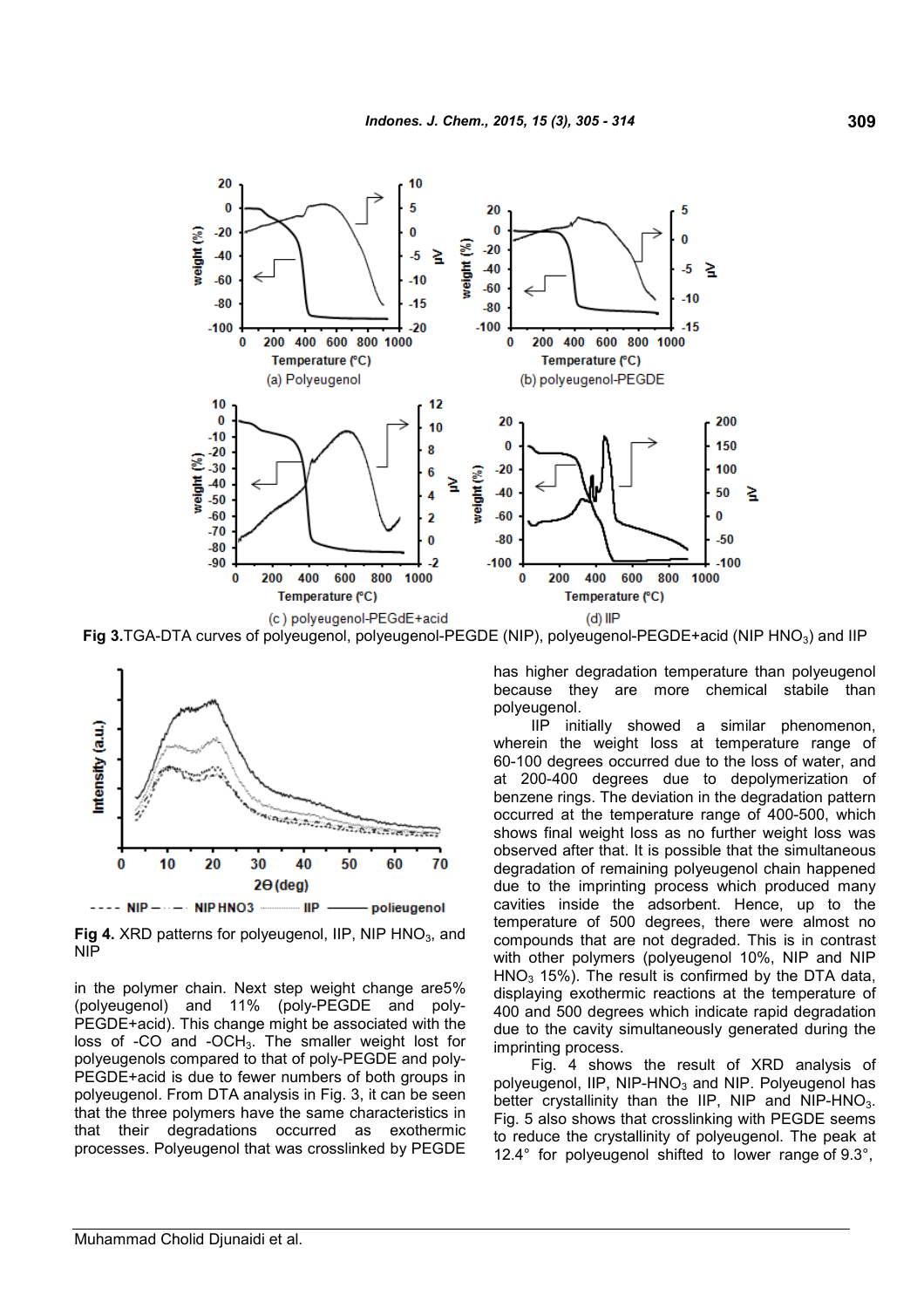

Polyeugenol-Fe-PEGDE IIP NIP+HNO3 **Fig 5.** SEM of IIP, poly-Fe-PEGDE, and NIP-HNO<sub>3</sub> at 2000x magnification

| <b>. WATER IT TO THE THE PLAN THE TOUR OF THE STATE IN THE STATE</b> |                                      |                                      |                         |  |  |  |
|----------------------------------------------------------------------|--------------------------------------|--------------------------------------|-------------------------|--|--|--|
| рH                                                                   | % adsorption during<br>IIP synthesis | % Fe removed during<br>IIP synthesis | % adsorption of Fe(III) |  |  |  |
|                                                                      | 7.77                                 | 100.00                               | 1.54                    |  |  |  |
| $\mathcal{P}$                                                        | 66.40                                | 24.53                                | 6.94                    |  |  |  |
| 3                                                                    | 86.34                                | 40.36                                | 74.07                   |  |  |  |
|                                                                      | 98.56                                | 21 17                                | 99.04                   |  |  |  |
|                                                                      |                                      |                                      |                         |  |  |  |

| <b>Table 1.</b> Variation of pH up load of template ion |
|---------------------------------------------------------|
|                                                         |

which indicates that the distance between polyeugenol chains increased  $[14]$ . NIP and NIP-HNO<sub>3</sub> both have similar crystallinity. This indicates that the addition of 1 M  $HNO<sub>3</sub>$  into the NIP does not affect the crystallinity of the NIP.

The results of SEM analysis are displayed in Fig. 5, which shows that when compared to Polyeugenol-Fe-PEGDE, the pore size of IIP is smaller, which might be correlated to the presence of loaded Fe(III) in Polyeugenol-Fe-PEGDE, as opposed to the relatively Fe-free pores in IIP. When compared to  $NIP-HNO<sub>3</sub>$ , the pores in IIP are more uniformed and abundant, which is probably because the uploaded Fe was already released from the polymer matrices.

EDX analysis is used to determine the composition of poly-Fe-PEGDE and IIP. Results of analysis of EDX analysis shows that the Fe content in the poly-Fe-PEGDE resin was 1.58%, and was reduced to 0.14% after it was treated with  $HNO<sub>3</sub>$ . This means that the acid was able to discharge as much as 91% of Fe content.

### *Effect of pH upload of template*

pH plays a very important role in the synthesis of IIP, particularly in the binding/uploading of template ions (Fe(III)) on polyeugenol, which in turn will affect the % adsorption of Fe(III). This is because the more template ions (Fe) being uploaded, the greater the possibility of the formation of specific holes in the polymer. As shown in Table 1 the greater the pH, the more % Fe are uploaded, and the greater the % adsorption of Fe(III).

Table 1 shows uploading and adsorption percentage increases with the increase of pH, and it reaches a maximum at pH 4. This might be attributed to the changes in ionic state of acidic hydroxyl functional

group and C-O of the adsorbent [15-16]. Above pH 4, white precipitate began to appear. At pH 4, Fe(III) formed yellowish colloid that can be filtered using filter paper, the colloid usually present until a maximum pH of 3.7 [17]. At pH solution lower than pKa, functional groups will be protonated, causing the adsorption percentage to decrease. At acidic condition, Fe(III) will exist as  $[{\sf Fe}({\sf OH})]^{2+}$ ,  $[{\sf Fe}({\sf OH})_2]^+$  and  $[{\sf Fe}_2({\sf OH})_2]^4{}^4[18]$ , and none of these ions are able to penetrate the resin pores of IIP, so that for the synthesized of IIP Fe(III) especially uploading of ion template Fe(III) in subsequent experiments were carried out at pH 3.

At pH 1 % Fe removed was the biggest because the concentration of Fe (III) which was uploaded was smallest and contrary with pH 3 and pH 4.

### *The effects of template ion concentration*

As can be seen from Fig. 6, the saturated adsorption amount of IIP increases with the increase of Fe(III) concentration. This was due to increasing amount of imprinted cavities in IIP when Fe(III) was increased [20-21]. At Fe(III) concentration higher than 50 mg/L, the saturated adsorption amount of IIP slightly reduced. This indicates at 50 mg/L (ratio Fe/polyeugenol was 1 mg/g), the maximum amount of imprinted cavities has already been formed during the imprinting process, so that the imprinted cavities decreased despite the increase of template ion concentration. The decrease in the saturated adsorption amount of IIP might happen due to the "entrapment" of Fe(III) ions in the adsorbent so that they cannot be removed when treated with  $HNO<sub>3</sub>$ . .Therefore, template ion concentration of 50 mg/L was used for the following experiments.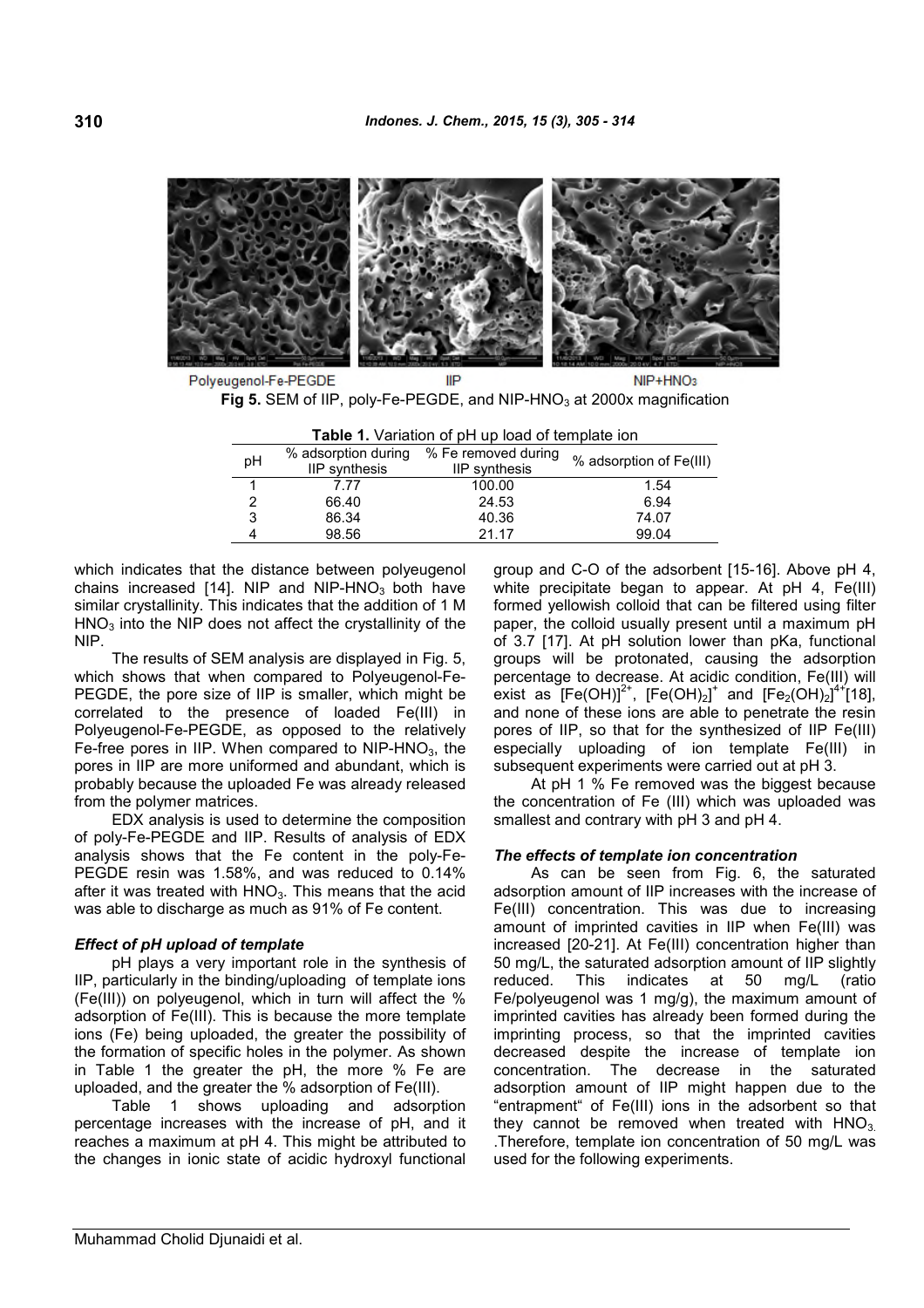#### **Adsorption Experiments**

#### *Effect of pH on the adsorption of Fe(III)*

The pH of adsorbate solution also plays an important role in the speciation of Fe ions in solution to allow for maximum adsorption by the adsorbent. The result can be seen in the Fig. 7. Fig. 7 shows that the higher the pH, the greater the adsorption percentage of Polyeugenol, NIP, and NIP-HNO $_3$  materials towards Fe(III).

The explanation of the effect of pH on the adsorption is the same as the explanation of the effect of pH on the synthesis of the IIP, so that for the subsequent experiments were carried out at pH 3.

#### **Adsorption Kinetics**

The adsorption kinetics of Fe(III) by IIP, NIP, NIP-HNO3, and polyeugenol were studied at various contact time and optimum pH of 3. Initially, as shown in Fig. 8, the adsorption of Fe(III) (mg of Fe(III)/g of adsorbent) increased sharply because most of the active sites in the adsorbent were still vacant and unfilled by Fe(III). The adsorption equilibrium of IIP, NIP, NIP-HNO $_3$  were reached after 180 min (3 h) of stirring, since longer stirring time did not increase the adsorption. For polyeugenol however, the adsorption equilibrium was not reached until after 1400 min.

The adsorption kinetics was studied by data modeling into a pseudo first order (Lagergren) and pseudo second order. The pseudo first-order kinetics equation is formulated as: [23-24]

 $\ln\left(q_{\bm e}-q_t\right)$  =  $\ln\left(q_{\bm e}\right)$   $k_1$  t

where  $\mathsf{q}_{\mathsf{e}}$  and  $\mathsf{q}_{\mathsf{t}}$  is the adsorption capacity at equilibrium and at time t (mmol  $g^{-1}$ ) and  $k_1$  is the pseudo first-order rate constants  $1$  (min<sup>-1</sup>).



**Fig 7**. The effects of pH on the % adsorption of Fe(III) by **Fig 8.** % adsorption of IIP and NIP resins at different polyeugenol, NIP, NIP-HNO<sub>3</sub>, and IIP

The pseudo second order kinetics equation is formulated as follow:

$$
\frac{t}{q_t} = \frac{1}{k_2 q_e^2} + \frac{1}{q_e} \tag{1}
$$

where  $k_2$  (g mmol<sup>-1</sup> min<sup>-1</sup>) is the pseudo second order rate constant.

Table 2 shows the adsorption kinetics parameters for Fe(III) by IIP, NIP, NIP-HNO<sub>3</sub> and polyeugenol. All adsorbents give very low correlation coefficient for  $ln(q_e-q_t)$  vs. t plot of pseudo-first-order equation, while the plot of t/qt vs. t showed very high correlation coefficient (> 0.974). The main assumption is that the rate determining step involves chemical adsorption involving valence force through the sharing or exchange of electrons between adsorbent and the trivalent metal ions. The rate constants  $(k_2)$  was the highest for IIP. The greater quantity of pores in IIP enables Fe(III) to reach the active sites more quickly and subsequently bound to the active groups of the adsorbent [25].



**Fig 6.** Adsorption trends of Fe<sup>3+</sup> in various<br>**Fig 6.** Adsorption trends of Fe<sup>3+</sup> in various concentrations of Fe<sup>3+</sup>



-+ policugenol -D-NIP -0-NIPHNO3 -+ IIP contact time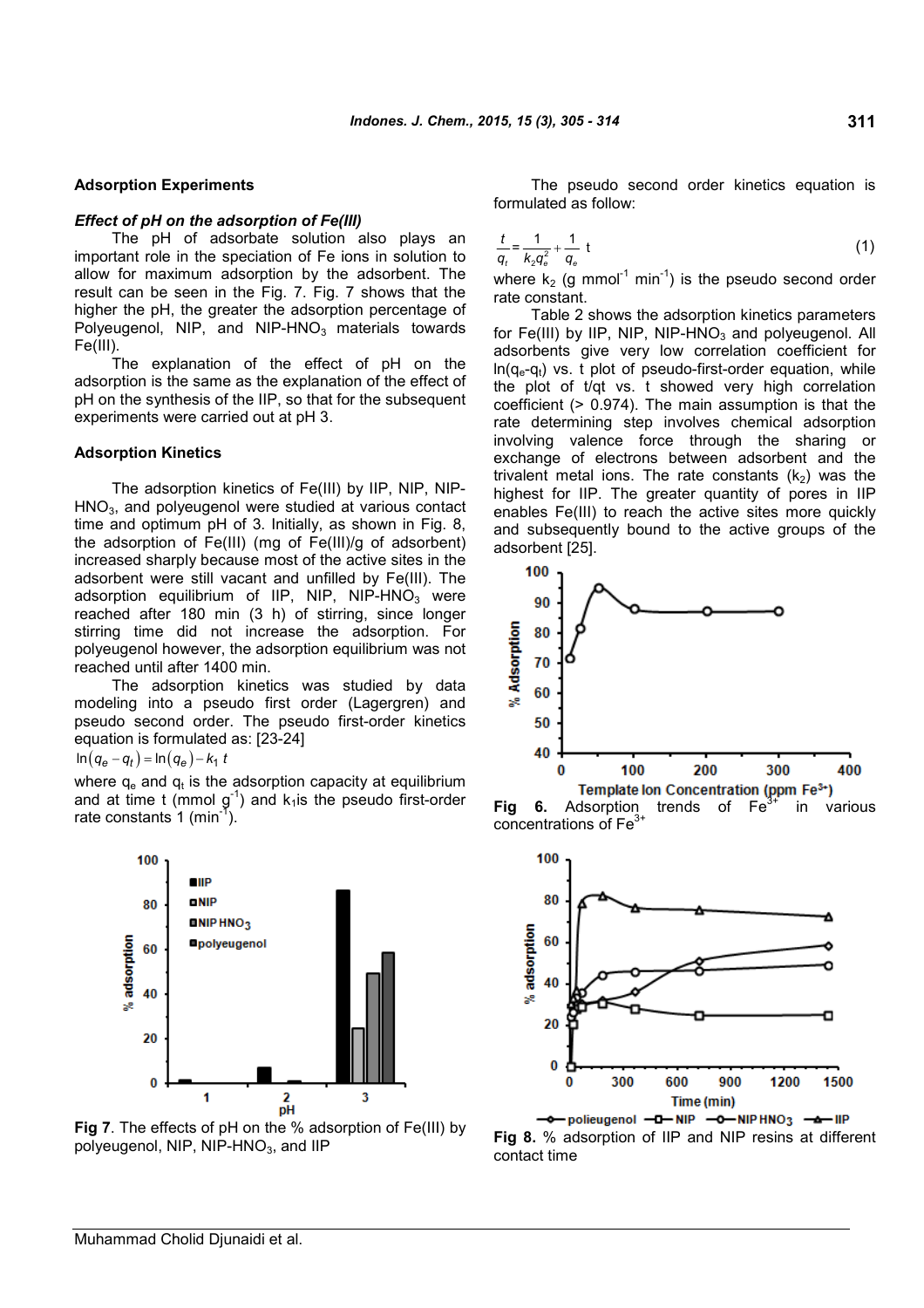**Table 2.** Kinetics parameters for the adsorption of Fe(III) by IIP, NIP, NIP HNO<sub>3</sub> and polyeugenol

|             | Parameter          |                |       |                     |                 |                |  |
|-------------|--------------------|----------------|-------|---------------------|-----------------|----------------|--|
| Adsorbent   | Pseudo-first order |                |       | Pseudo-second order |                 |                |  |
|             | $q_{e1}$ (mg/g)    | (L/min)<br>K1. | $R^2$ | $q_{e2}$ (mg/g)     | $K2$ (g/mg min) | R <sup>2</sup> |  |
| IIP         | 0.721              | 0.0004         | 0.173 | 7.35                | 0.1706          | 0.998          |  |
| <b>NIP</b>  | 0.774              | 0.000006       | 0.006 | 2.45                | $-0.0330$       | 0.998          |  |
| NIP $HNO3$  | 1.353              | 0.0010         | 0.934 | 4.98                | 0.0073          | 0.998          |  |
| polyeugenol | 3.004              | 0.0006         | 0.819 | 5.75                | 0.0022          | 0.974          |  |

**Table 3.** Langmuir and Freundlich isotherm constants for Fe(III) ions adsorption at solution pH value of 3 and 25 °C at 3 h contact time

|                      | ∟anɑmuir isotherm parameters_ |        |                         |       | Freundlich isotherm parameters |        |        |       |
|----------------------|-------------------------------|--------|-------------------------|-------|--------------------------------|--------|--------|-------|
| Adsorbent            |                               |        |                         |       | ΔG                             | ΚF     |        | $R^2$ |
|                      | (mg/g)                        | (L/mg) | (L/mol)x10 <sup>4</sup> |       | (kJ/mol)                       | (mg/g) |        |       |
| ΙIΡ                  | 12.73                         | 0.1362 | 0.7626                  | 0.976 | $-22.1$                        | 1.979  | 6.579  | 0.458 |
| <b>NIP</b>           | 8.63                          | 0.0156 | 0.0873                  | 0.910 | $-16.8$                        | 1.327  | 3.584  | 0.651 |
| NIP HNO <sub>3</sub> | 9.33                          | 0.1059 | 0.5929                  | 0.973 | $-21.5$                        | 1.576  | 7.042  | 0.282 |
| polveugenol          | 10.37                         | 0.0289 | 0.1622                  | 0.967 | $-18.3$                        | 1.145  | 0.1351 | 0.583 |
|                      |                               |        |                         |       |                                |        |        |       |

#### **Adsorption Isotherms**

The adsorption isotherms can be seen in Table 3. In a two-state system comprising of an adsorbent and a solution, adsorption will cause the solute to move from the solution onto the surface of adsorbents and the remaining solutes in the solution are in a dynamic equilibrium with the solutes present on the adsorbent surface. Plotting the concentration of the solute in the adsorbent  $q_e$  (mg/g) as a function of solute concentration in the solution  $C_e$  (mg/L) at equilibrium will produce the adsorption isotherm graph. The adsorption isotherm can be used to obtain information about the interaction between adsorbate molecules and the adsorbent. To understand and clarify the adsorption process, Langmuir and Freundlich adsorption model were used in this study.

Langmuir isotherm equation is often used as an adsorption model on a homogeneous surface wherein the interaction between adsorbed molecules is  $\frac{\Delta G}{dS}$  is  $\frac{G}{dS}$ negligible, as shown in the following equation: [5]

$$
\frac{C_e}{q_e} = \frac{1}{b q_{\text{max}}} + \frac{C_e}{q_{\text{max}}}
$$
 (2)

where  $q_e$  is the amount of adsorption at equilibrium (mg/g),  $C_e$  is the equilibrium concentration (mg/L),  $q_{max}$  is the adsorption capacity (mg/g) and b is the adsorption intensity known as the Langmuir coefficient (mg/L) which is equivalent to the binding site affinity.

Freundlich adsorption isotherm equation is an equation based on heterogeneous surface which suggests that the binding sites are not equivalent and free, as illustrated by the following equation:

$$
\ln q_e = \ln K_F + \frac{1}{n} \ln C_e \tag{3}
$$

Where  $K_F$  and 1/n are constants related to adsorption capacity and adsorption intensity.

As can be seen in Table 3, IIP, NIP, NIP-HNO<sub>3</sub> and polyeugenol have the same adsorption properties following Langmuir adsorption models. This means that the adsorption occurs on anhomogeneous surface. Table 3 also shows that IIP has the highest adsorption capacity than the others (12.73 mg/g); with NIP, NIP- $HNO<sub>3</sub>$  and polyeugenol having adsorption capacities of 8.63, 9.33 and 10.37 mg/g, respectively. The amount of pores that is suitable for Fe(III) enables IIP to have the highest adsorption capacity.

The adsorption energy equation can be written as follows:

$$
E_{\text{ads}} = -\Delta G^{\circ} = RT \ln K \tag{4}
$$

where R is the universal gas constant  $(8.314 \text{ J K}^{-1} \text{mol}^{-1})$ , T is the temperature in Kelvin(K)and AG° is Gibbs free energy. Free energy for physical (physisorption) is generally below -20 kJ/mol, the combination of physisorption and chemical adsorption (chemisorption) is in the range of -20 to -80 kJ/mol, while chemisorption has values ranges from -80 to -400 kJ/mol [9]. From Table 3, it can be seen that  $\Delta G^{\circ}$  values for IIP, NIP-HNO<sub>3</sub> are -22.1 and -21.5 kJ/mol, respectively, while the others have values under -20 kJ/mol. This suggests that the adsorption of Fe(III) on both IIP and NIP-HNO<sub>3</sub> is a combination of physical and chemical adsorption, while the adsorption on NIP and polyeugenol can be classified as physical adsorption. Table 3 also shows that the imprinting process increases the interaction strength between Fe(III) and the adsorbent.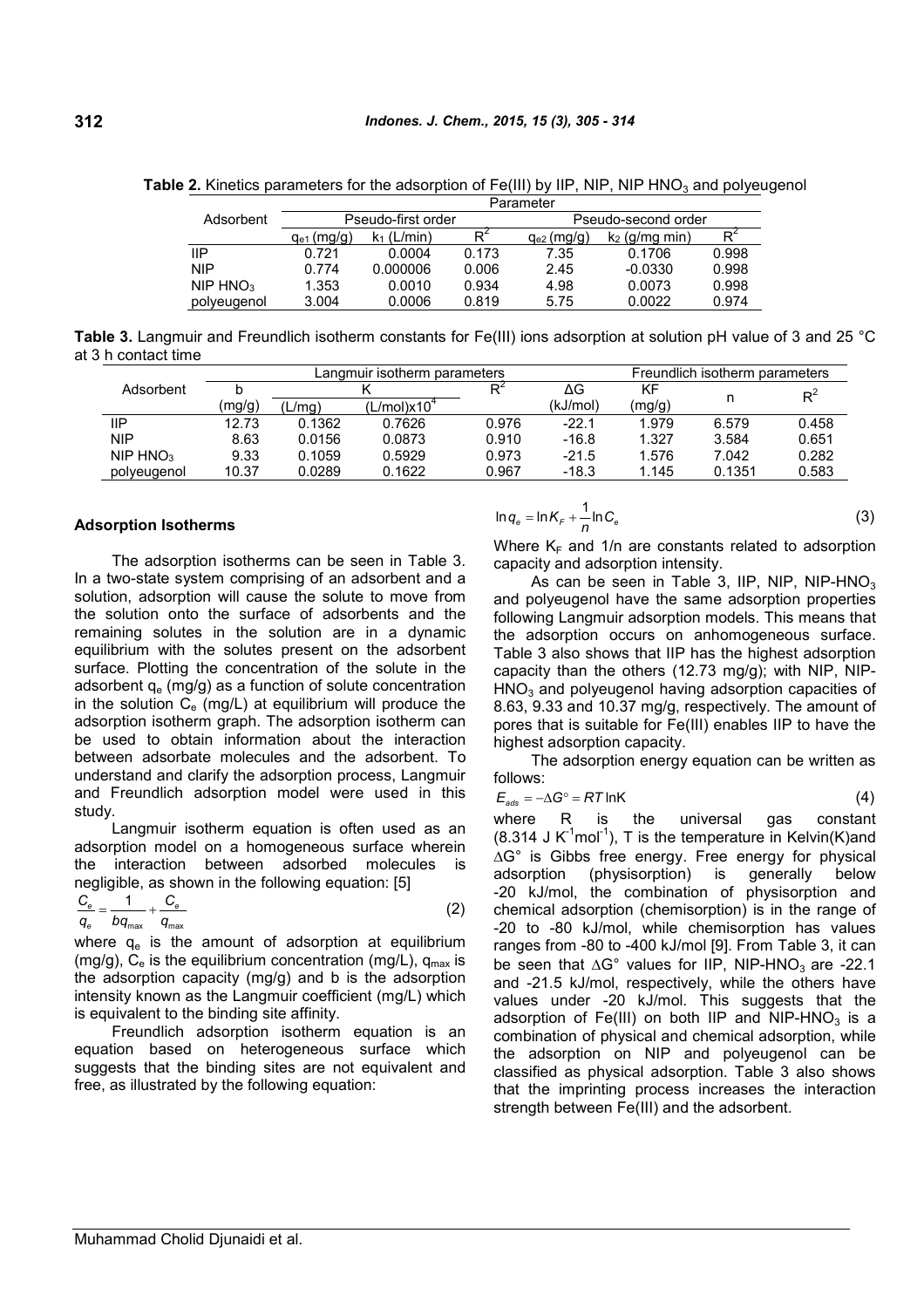

**Fig 9.** Types of interaction in the adsorption of Fe(III) by polyeugenol, NIP, NIP  $HNO<sub>3</sub>$  and IIP

### **Adsorption Mechanism of Fe(III) on Polyeugenol, NIP, NIP-HNO<sup>3</sup> and IIP**

To determine the mechanisms involved in the adsorption process of Fe(III) on polyeugenol, NIP, NIP- $HNO<sub>3</sub>$  and IIP, a series of desorption experiments were carried out sequentially using the adsorbents that have been previously used for the adsorption of Fe(III) from its solution. The sequential desorption will be able to dissolve the metal ions that have been previously adsorbed, both physically (entrapment mechanism) and chemically (ion exchange mechanism, hydrogen bonding formation and complex formation) [12].

Solvents used in this sequential desorption process distilled water for the entrapment mechanism, 0.1 M  $KNO<sub>3</sub>$  ion exchange mechanism, 0.1 M HCl for hydrogen bond formation mechanism and  $Na<sub>2</sub>EDTA$  for complex formation mechanism.

It can be seen in Fig. 9 that the adsorption process in all adsorbents is dominated by the formation of hydrogen bond as well as complex formation.

Based on Fig. 9, it can be seen that adsorption mechanism of Fe(III) on the adsorbents (polyeugenol, NIP, NIP-HNO $_3$  and IIP) does not occur in physically, but chemically. The adsorption mechanism of Fe(III) on polyeugenol, NIP,  $NIP$ -HNO<sub>3</sub> and IIP generally occurs through the formation of hydrogen bonds mechanism and complex formation between adsorbates and the active sites of the adsorbents. This can be seen from the high percentage of Fe(III) being desorbed when dissolved in 0.1 M HCl and 0.1 M  $Na<sub>2</sub>EDTA$ . However, when IIP-Fe compared to the blanks (NIP-HNO<sub>3</sub>), it can be seen that there is significant difference between the two, probably due to the contributions of specific pores in IIP-Fe as a direct result of the imprinting process.



**Fig 10.** Selectivity coefficient of NIP  $HNO<sub>3</sub>$  and IIP towards Fe(III)

#### **Adsorption Selectivity**

The coefficient of selectivity  $(a)$  is determined by using the following equation:[26]  $\alpha_{(M1/M2)} = D_{M1}/D_{M2}$ 

where the distribution ratio  $D=Q/C_e$ ; Q is the adsorption capacity (mmol/g),  $C_e$  is the adsorbate concentration in the aqueous phase at equilibrium (mmol/L), and  $α$  is the selectivity coefficient.

It can be seen from Fig. 10 that the selectivity of IIP towards Fe(III) is better than  $HNO<sub>3</sub>-NIP$ , with the following selectivity sequence:  $Cd^{2+}(2.69 \text{ fold})$  >  $Cr^{3+}(1.66 \text{ fold})$  > Pb<sup>2+</sup>(1.6 fold) or medium > hard > soft. The selectivity for Fe(III)/Cd(II) mixture is the highest because Fe(III) can be classified as hard acid, while  $Cd<sup>2+</sup>$  is a soft acid. The active sites containing hydroxyl groups can also be classified as hard base, thus it is understandable that the selectivity towards Fe(III)/Cd(II) is higher than towards Fe(III)/Cr(III). The adsorption selectivity towards Fe(III)/Pb(II) is the smallest, probably because there are more hydroxyl groups in NIP-HNO<sub>3</sub> than in IIP, so that NIP-HNO<sub>3</sub> was able to bind with Pb(II) [25].

#### **CONCLUSION**

In the present study, IIP-Fe had been synthesized using Fe(III) as a template ion, eugenol derivatives (polyeugenol) as polymer and PEGDE (Polyethylene glycol diethyl ether) as a cross-link agent. The adsorption capacity of IIP-Fe towards Fe(III) is higher than that of polyeugenol, NIP and NIP-HNO<sub>3</sub>. The interaction between Fe(III) and Fe-IIP is dominated by the formation of hydrogen bonds. The adsorption process is best described using the pseudo secondorder kinetics model and Langmuir isotherm. The selectivity of IIP-Fe towards Fe(III) ions were compared

Muhammad Cholid Djunaidi et al.